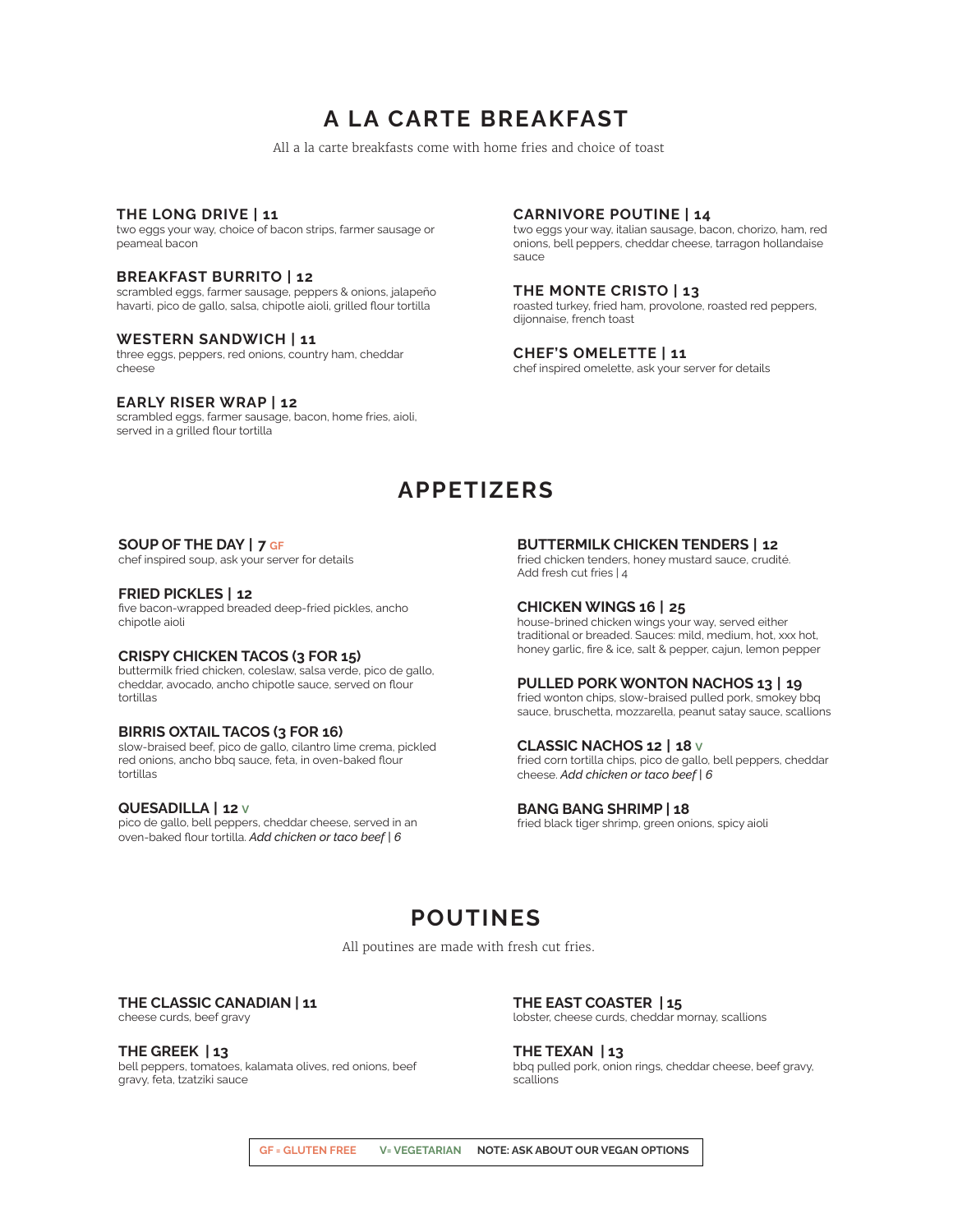# **SALADS**

### Add chicken | 6 Add shrimp 8

### **BISTRO SALAD 9 | 13 GF V**

bistro greens, red onions, cherry tomatoes, cucumber, carrot ribbons, white balsamic & lemon vinaigrette

### **CLASSIC CAESAR 9 | 13**

romaine, parmesan, bacon, garlic parmesan croutons, red onion, caesar dressing, lemon wedge

### **GREEK SALAD 9 | 13 GF V**

romaine, cherry tomatoes, kalamata olives, cucumbers, bell peppers, red onion, greek dressing, feta

### **CITRUS SUMMER SALAD 9 | 13 V**

bistro greens, golden beets, cherry tomatoes, toasted walnuts, sliced oranges, citrus vinaigrette, goat cheese, apple chips

## **PIZZA & FLATBREADS**

All pizzas & flatbreads are made on fresh garlic brushed hand-rolled dough

### **BRUSCHETTA FLATBREAD | 14 V**

roasted garlic oil, tomatoes, red onions, garlic, basil, balsamic glaze, parmesan, fresh herbs

### **PROSCIUTTO FLATBREAD | 16**

alfredo, crispy prosciutto, roasted red peppers, spinach, roasted garlic cloves, goat cheese, honey, fresh herbs

### **PEPPERONI LOVER PIZZA | 15**

pizza sauce, pepperoni, mozzarella

### **CANADIAN CLASSIC PIZZA | 16**

pizza sauce, pepperoni, mushrooms, bacon, mozzarella

### **CHICKEN CARBONARA PIZZA | 17**

alfredo sauce, grilled chicken, bacon, cherry tomatoes, green onions, sunny side up egg

## **VEG SUPREME PIZZA | 17 V**

pizza sauce, tomatoes, roasted bell peppers, red onions, kalamata olives, mushrooms, mozzarella, goat cheese, fresh herbs

### **CARNIVORE PIZZA | 18**

pizza sauce, pepperoni, bacon, italian sausage, chorizo, red onions, mozzarella, fresh herbs

## **THE CLUB BURGERS**

All burgers are served on fresh butter toasted bun, and choice of side

## **BACON CHEESEBURGER | 18**

8oz. homemade brisket/chuck patty, bacon, cheddar, lettuce, tomatoes, red onion

### **TEXAN STYLE | 18**

8oz. homemade brisket/chuck patty, bbq pulled pork, cheddar cheese, coleslaw, onion rings

### **SOUTHWEST ANCHO | 18**

8oz. homemade brisket/chuck patty, jalapenos, havarti cheese, lettuce, pico de gallo, ancho bbq sauce

### **PHILLY CHEESEBURGER | 18**

8oz. homemade brisket/chuck patty, fried bell peppers, onions and mushrooms, provolone, swiss, roasted garlic aioli

## **THE DOUBLE DOWN | 19**

two 5oz. homemade brisket/chuck patties, pickles, onions, lettuce, double cheddar cheese, club sauce

### **GREEK CHICKEN BURGER | 17**

marinated grilled chicken, lettuce, tomatoes, red onions, cucumbers, goat cheese, pesto, tzatziki sauce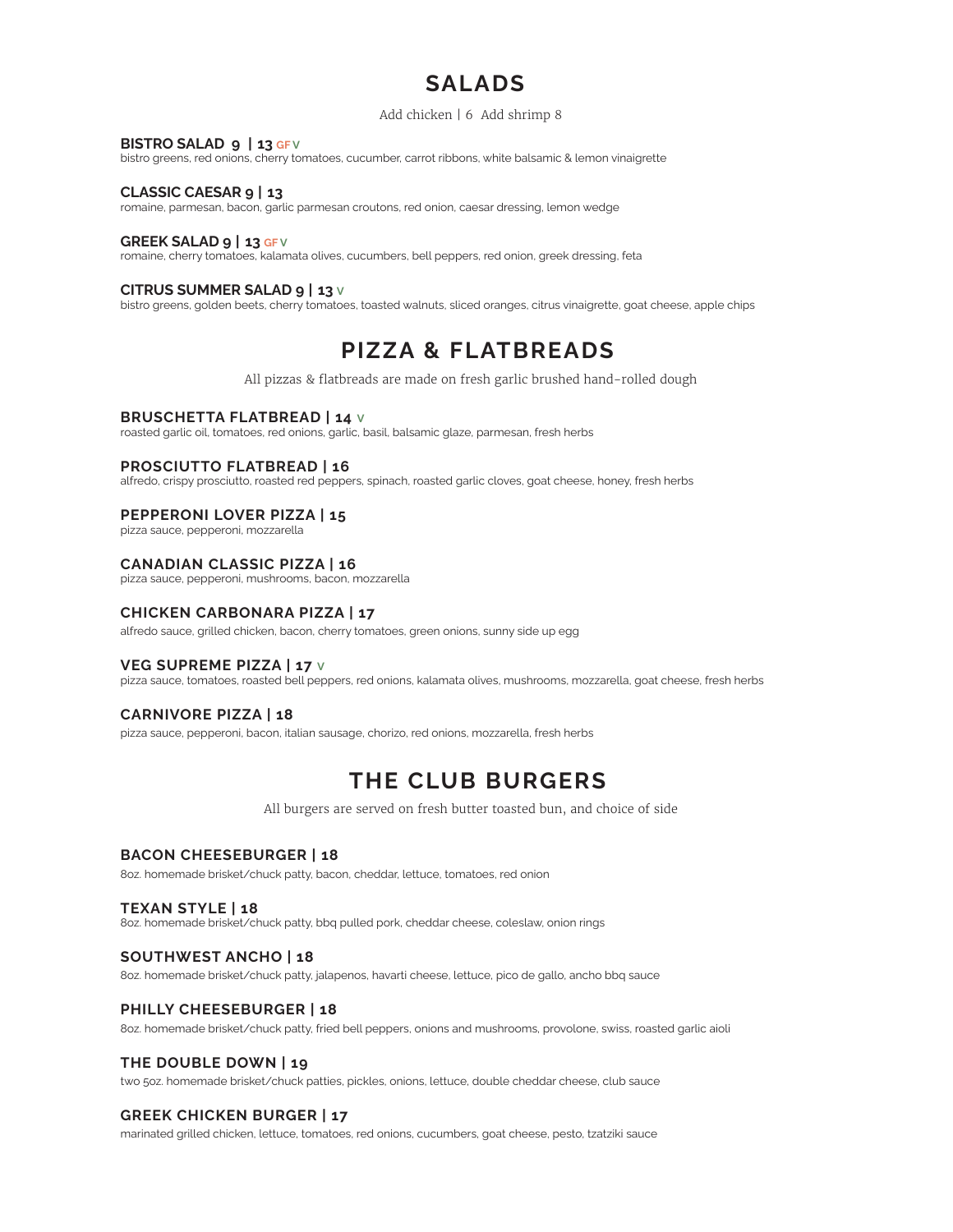## **SANDWICHES & WRAPS**

All sandwiches & wraps served with choice of side.\*

**SO CAL BLT | 15**

four slices of bacon, tomatoes, avocado, lettuce, zesty aioli, butter toasted bun

**CLUBHOUSE | 16** grilled marinated chicken, bacon, tomatoes, lettuce, mayonnaise, butter toasted bun

#### **CHICKEN CAESAR WRAP | 16**

buttermilk fried chicken, romaine, bacon, parmesan, caesar dressing, grilled flour tortilla

#### **CAJUN CHICKEN WRAP | 17**

cajun marinated chicken, romaine, roasted red peppers, tomatoes, goat cheese, chipotle aioli, grilled flour tortilla **BUFFALO CHICKEN WRAP | 16**

buttermilk chicken tenders, buffalo sauce, lettuce, tomatoes, cheddar cheese, ranch, buffalo hot sauce, grilled flour tortilla

### **REUBEN PANINI | 16**

shaved corned beef, sauerkraut, swiss cheese, russian dressing, butter toasted rye bread

**CUBANO PANINI | 16**

slow roasted pulled pork, honey ham, swiss cheese, pickles, mustard, mayonnaise, butter toasted ciabatta

### **ROAST BEEF DIP | 18**

shaved roast beef, provolone cheese, garlic aioli, au jus, butter toasted bun

## **MAINS**

#### **LOBSTER MAC & CHEESE | 28**

east coast lobster, cavatappi noodles, bacon, sautéed onions, cheddar mornay sauce, panko herb crust, bruschetta, garlic toast

#### **CHICKEN PARMESAN | 24**

breaded/fried chicken breast, marinara, parmesan, fettuccine, alfredo sauce, fresh herbs, garlic toast

### **CAJUN CHICKEN FETTUCCINE | 24**

cajun chicken, bruschetta, cajun cream sauce, fettuccine, roasted garlic cloves, bell peppers, spinach, garlic toast

### **THAI COCONUT CURRY | 23 GFV**

bell peppers, red onion, zucchini, carrots, bok choy, cauliflower, roasted yams, green curry, lime crema, scallions, cilantro, turmeric basmati, toasted naan bread. *Add chicken | 6 Add shrimp | 8*

### **HADDOCK & CHIPS 19 | 28**

7oz. fried haddock, fresh cut fries, tartar sauce, coleslaw, lemon

### **CHICKEN PORTOBELLO | 27 GF**

9oz. chicken, roasted garlic mashed potatoes, goat cheese, seasonal vegetables, mushroom port cream sauce

### **ATLANTIC SALMON | 31**

7oz. salmon fillet, dijon & herb crust, fingerling potatoes, seasonal vegetables, bearnaise sauce

### **BUTTER CHICKEN | 24 GF**

marinated chicken, traditional butter curry, tumeric rice, lime crema, cilantro, toasted naan bread

#### **RACK OF LAMB | 38**

premium ontario lamb, herb crust, roasted garlic mashed potatoes, seasonal vegetables, red wine demi

### **STEAK & FRITES | 39**

10oz. premium ribeye, fresh cut fries, parmesan, garlic oil, fresh herbs, truffle aioli, red wine demi

**\* GLUTEN FREE BREAD IS AVAILABLE**